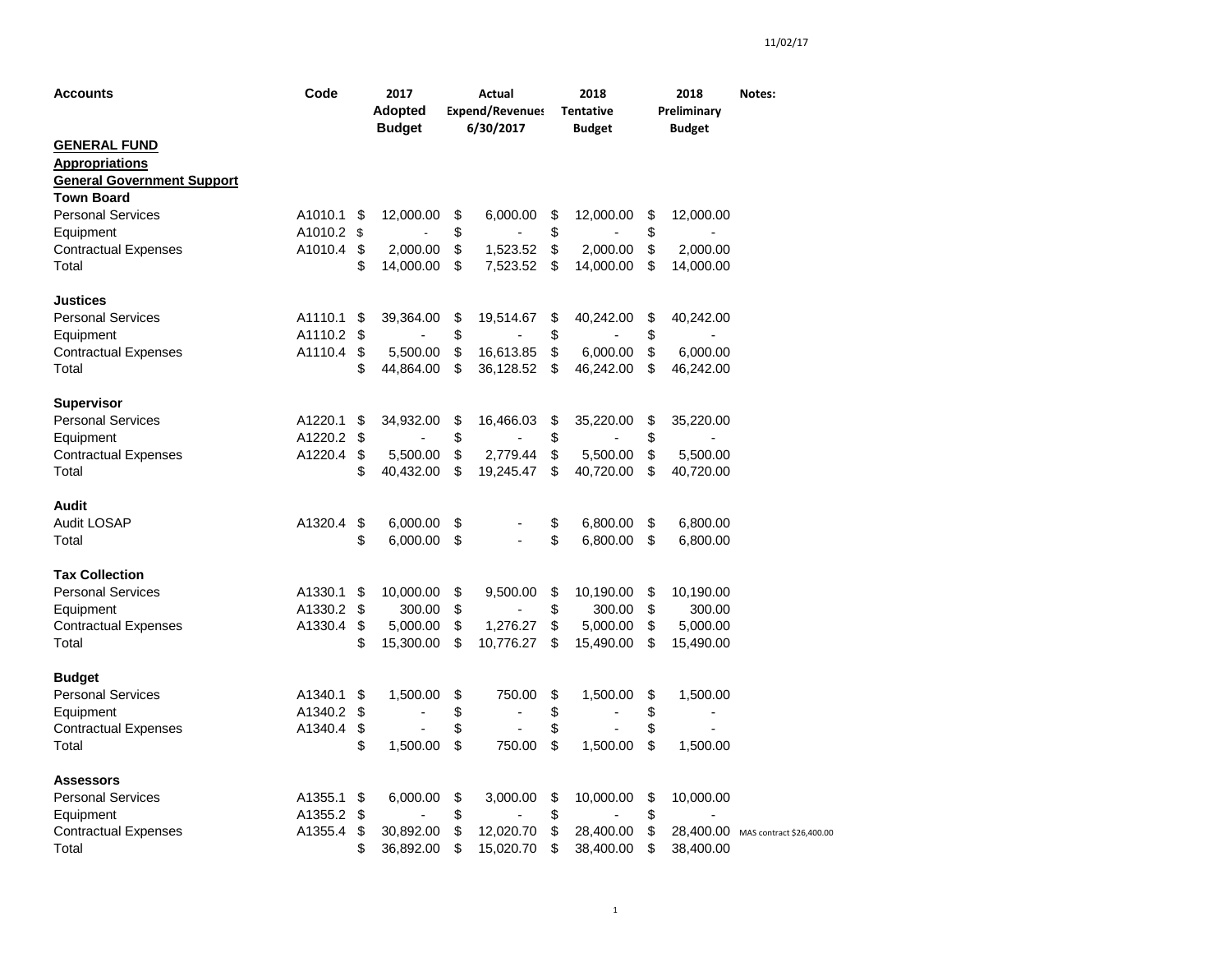| Accounts                                                                                                             | Code                          |                      | 2017<br><b>Adopted</b><br><b>Budget</b>        | Actual<br><b>Expend/Revenues</b><br>6/30/2017 |                                    |                      | 2018<br><b>Tentative</b><br><b>Budget</b>    |                      | 2018<br>Preliminary<br><b>Budget</b>         | Notes: |
|----------------------------------------------------------------------------------------------------------------------|-------------------------------|----------------------|------------------------------------------------|-----------------------------------------------|------------------------------------|----------------------|----------------------------------------------|----------------------|----------------------------------------------|--------|
| <b>Fiscal Advisors</b><br><b>Contractual Expenses</b><br>Total                                                       | A1380.4                       | \$<br>\$             |                                                | \$<br>\$                                      |                                    | \$<br>\$             |                                              | \$<br>\$             |                                              |        |
| <b>Town Clerk</b><br><b>Personal Services</b><br>Equipment<br><b>Contractual Expenses</b><br>Total                   | A1410.1<br>A1410.2<br>A1410.4 | \$<br>\$<br>\$<br>\$ | 34,500.00<br>1,000.00<br>3,000.00<br>38,500.00 | \$<br>\$<br>\$<br>\$                          | 17,635.76<br>2,187.70<br>19,823.46 | \$<br>\$<br>\$<br>\$ | 35,150.00<br>4,000.00<br>39,150.00           | \$<br>\$<br>\$<br>\$ | 35,450.00<br>4,000.00<br>39,450.00           |        |
| <b>Attorney</b><br><b>Personal Services</b><br>Equipment<br><b>Contractual Expenses</b><br>Total                     | A1420.1<br>A1420.2<br>A1420.4 | \$<br>\$<br>\$<br>\$ | 50,000.00<br>50,000.00                         | \$<br>\$<br>\$<br>\$                          | 30,257.86<br>30,257.86             | \$<br>\$<br>\$<br>\$ | 50,000.00<br>50,000.00                       | \$<br>\$<br>\$<br>\$ | 50,000.00<br>50,000.00                       |        |
| <b>Engineer</b><br><b>Contractual Expenses</b><br>Total                                                              | A1440.4                       | \$<br>\$             | 14,000.00<br>14,000.00                         | \$<br>\$                                      | 234.80<br>234.80                   | \$<br>\$             | 5,000.00<br>5,000.00                         | \$<br>\$             | 2,500.00<br>2,500.00                         |        |
| <b>Elections</b><br><b>Personal Services</b><br>Equipment<br><b>Contractual Expenses</b><br>Total                    | A1450.1<br>A1450.2<br>A1450.4 | \$<br>\$<br>\$<br>\$ | 250.00<br>٠<br>250.00                          | \$<br>\$<br>\$<br>\$                          |                                    | \$<br>\$<br>\$<br>\$ | 250.00<br>250.00                             | \$<br>\$<br>\$<br>\$ | 250.00<br>250.00                             |        |
| <b>Buildings</b><br><b>Personal Services</b><br>Equipment<br><b>Contractual Expenses</b><br>Total                    | A1620.1<br>A1620.2<br>A1620.4 | \$<br>\$<br>\$<br>\$ | 2,000.00<br>500.00<br>60,000.00<br>62,500.00   | \$<br>\$<br>\$<br>\$                          | 573.75<br>18,997.30<br>19,571.05   | \$<br>\$<br>\$<br>\$ | 2,000.00<br>500.00<br>60,000.00<br>62,500.00 | \$<br>\$<br>\$<br>\$ | 2,000.00<br>500.00<br>60,000.00<br>62,500.00 |        |
| <b>Central Communicatons System</b><br><b>Personal Services</b><br>Equipment<br><b>Contractual Expenses</b><br>Total | A1650.1<br>A1650.2<br>A1650.4 | \$<br>\$<br>\$<br>\$ | 3,000.00<br>3,000.00                           | \$<br>\$<br>\$<br>\$                          | 1,328.61<br>1,328.61               | \$<br>\$<br>\$<br>\$ | 4,500.00<br>4,500.00                         | \$<br>\$<br>\$<br>\$ | 4,500.00<br>4,500.00                         |        |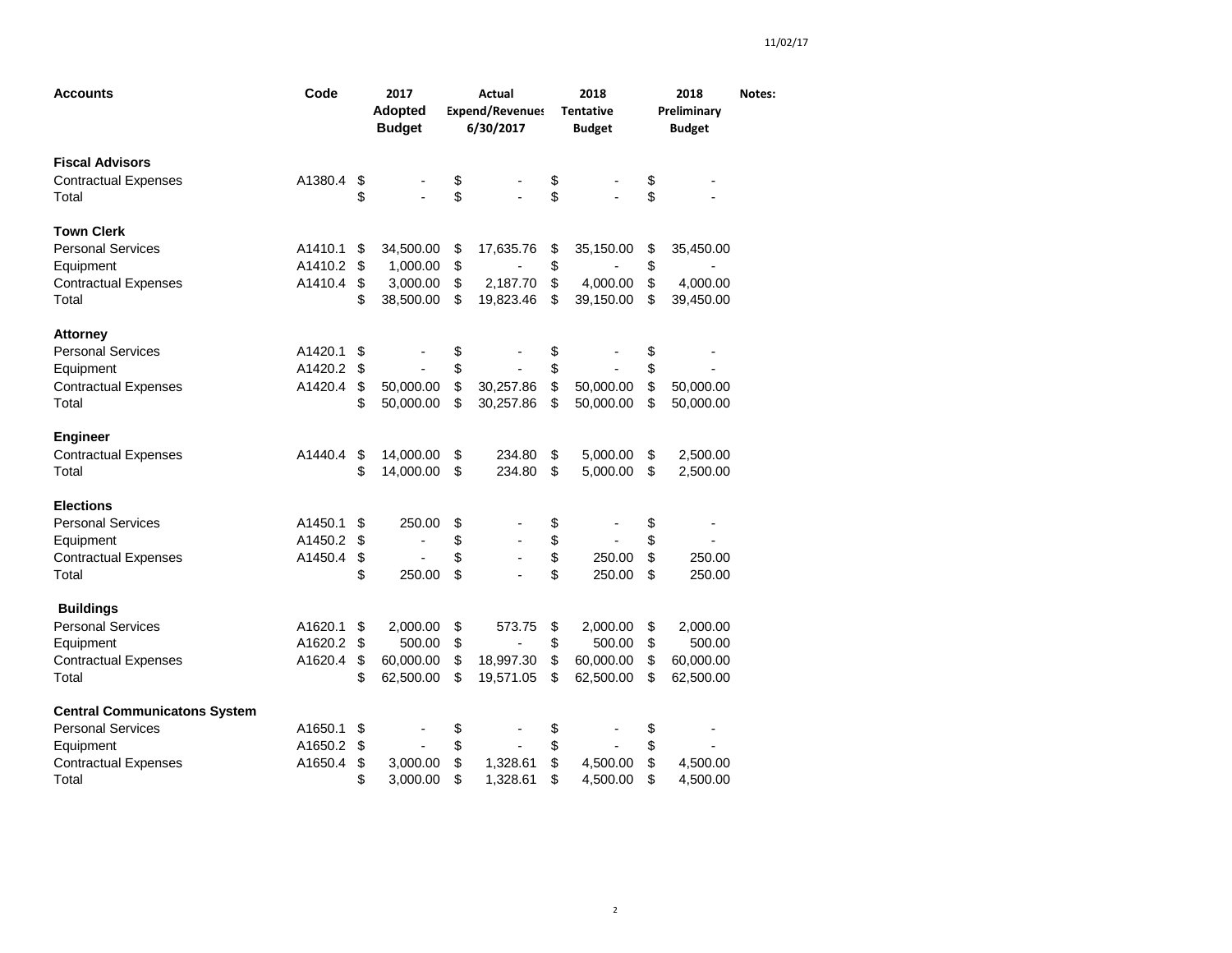| <b>Accounts</b>                         | Code    |    | 2017<br><b>Adopted</b><br><b>Budget</b> | Actual<br><b>Expend/Revenues</b><br>6/30/2017 |            |    | 2018<br><b>Tentative</b><br><b>Budget</b> | 2018<br>Preliminary<br><b>Budget</b> | Notes: |
|-----------------------------------------|---------|----|-----------------------------------------|-----------------------------------------------|------------|----|-------------------------------------------|--------------------------------------|--------|
| <b>Central Printing and Mailing</b>     |         |    |                                         |                                               |            |    |                                           |                                      |        |
| <b>Personal Services</b>                | A1670.1 | \$ |                                         | \$                                            |            | \$ |                                           | \$                                   |        |
| Equipment                               | A1670.2 | \$ |                                         | \$                                            |            | \$ |                                           | \$                                   |        |
| <b>Contractual Expenses</b>             | A1670.4 | \$ | 2,500.00                                | \$                                            | 155.22     | \$ | 2,500.00                                  | \$<br>2,500.00                       |        |
| Total                                   |         | \$ | 2,500.00                                | \$                                            | 155.22     | \$ | 2,500.00                                  | \$<br>2,500.00                       |        |
| <b>Special items</b>                    |         |    |                                         |                                               |            |    |                                           |                                      |        |
| Unallocated Insurance                   | A1910.4 | \$ | 35,000.00                               | \$                                            | 32,244.47  | \$ | 35,000.00                                 | \$<br>35,000.00                      |        |
| <b>Municipal Association Dues</b>       | A1920.4 | \$ | 1,000.00                                | \$                                            | 1,000.00   | \$ | 1,000.00                                  | \$<br>1,000.00                       |        |
| Contingency                             | A1990.4 | \$ | 40,000.00                               | \$                                            |            | \$ | 40,000.00                                 | \$<br>40,000.00                      |        |
| Total                                   |         | \$ | 76,000.00                               | \$                                            | 33,244.47  | \$ | 76,000.00                                 | \$<br>76,000.00                      |        |
| <b>Total General Government Support</b> |         | \$ | 405,738.00                              | \$                                            | 194,059.95 | \$ | 403,052.00                                | \$<br>400,852.00                     |        |
| <b>Public Safety</b>                    |         |    |                                         |                                               |            |    |                                           |                                      |        |
| <b>Traffic Control</b>                  |         |    |                                         |                                               |            |    |                                           |                                      |        |
| <b>Personal Services</b>                | A3310.1 | \$ |                                         | \$                                            |            | \$ |                                           | \$                                   |        |
| Equipment                               | A3310.2 | \$ |                                         | \$                                            |            | \$ |                                           | \$                                   |        |
| <b>Contractual Expenses</b>             | A3310.4 | \$ | 1,000.00                                | \$                                            | 494.50     | \$ | 1,000.00                                  | \$<br>1,000.00                       |        |
| Total                                   |         | \$ | 1,000.00                                | \$                                            | 494.50     | \$ | 1,000.00                                  | \$<br>1,000.00                       |        |
| <b>Control of Dogs</b>                  |         |    |                                         |                                               |            |    |                                           |                                      |        |
| <b>Personal Services</b>                | A3510.1 | \$ | 6,200.00                                | \$                                            | 3,099.98   | \$ | 6,324.00                                  | \$<br>7,375.00                       |        |
| Equipment                               | A3510.2 | \$ |                                         | \$                                            |            | \$ |                                           | \$<br>۰                              |        |
| <b>Contractual Expenses</b>             | A3510.4 | \$ | 5,200.00                                | \$                                            | 240.38     | \$ | 5,200.00                                  | \$<br>4,500.00                       |        |
| Total                                   |         | \$ | 11,400.00                               | \$                                            | 3,340.36   | \$ | 11,524.00                                 | \$<br>11,875.00                      |        |
| <b>Animal Control Other</b>             |         |    |                                         |                                               |            |    |                                           |                                      |        |
| <b>Personal Services</b>                | A3520.1 | \$ |                                         |                                               |            | \$ |                                           | \$                                   |        |
| Equipment                               | A3520.2 | \$ | $\overline{\phantom{a}}$                | \$<br>\$                                      |            | \$ | $\overline{\phantom{0}}$                  | \$                                   |        |
| <b>Contractual Expenses</b>             | A3520.4 | \$ | 500.00                                  | \$                                            |            | \$ | 500.00                                    | \$<br>500.00                         |        |
| Total                                   |         | \$ | 500.00                                  | \$                                            |            | \$ | 500.00                                    | \$<br>500.00                         |        |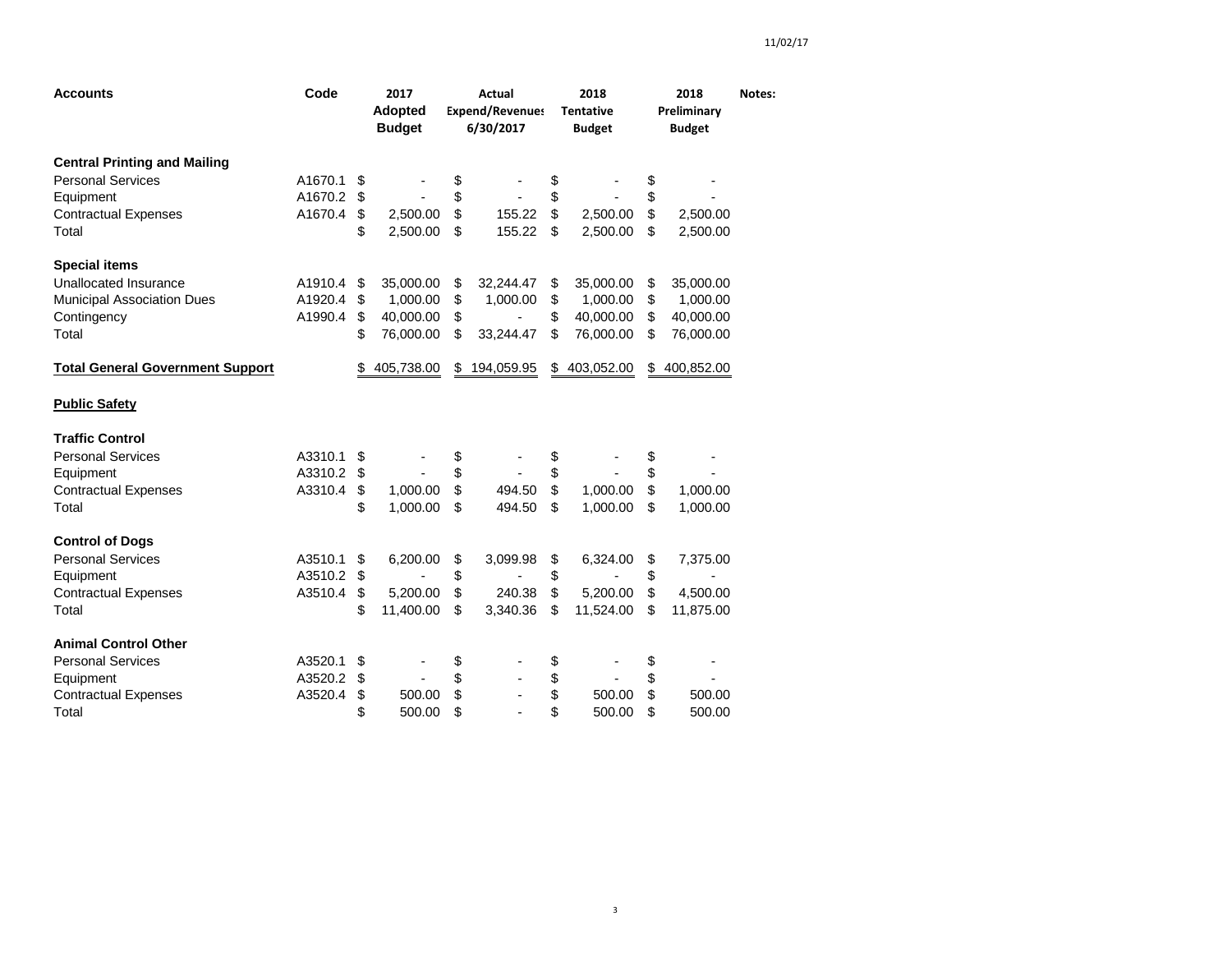| <b>Accounts</b>                      | Code               | 2017<br>Actual<br>2018<br><b>Adopted</b><br><b>Expend/Revenues</b><br><b>Tentative</b><br><b>Budget</b><br>6/30/2017<br><b>Budget</b> |            |          |            |          | Preliminary | Notes:   |               |  |
|--------------------------------------|--------------------|---------------------------------------------------------------------------------------------------------------------------------------|------------|----------|------------|----------|-------------|----------|---------------|--|
| <b>Safety Inspection</b>             |                    |                                                                                                                                       |            |          |            |          |             |          | <b>Budget</b> |  |
| <b>Personal Services</b>             | A3620.1            | \$                                                                                                                                    | 9,000.00   | \$       | 4,999.95   | \$       | 9,180.00    | \$       | 9,180.00      |  |
| Equipment                            | A3620.2            | \$                                                                                                                                    | 300.00     | \$       |            | \$       | 300.00      | \$       | 300.00        |  |
| <b>Contractual Expenses</b>          | A3620.4            | \$                                                                                                                                    | 1,000.00   | \$       | 511.07     | \$       | 1,000.00    | \$       | 1,000.00      |  |
| Total                                |                    | \$                                                                                                                                    | 10,300.00  | \$       | 5,511.02   | \$       | 10,480.00   | \$       | 10,480.00     |  |
| <b>Total Public Safety</b>           |                    | \$                                                                                                                                    | 23,200.00  | \$       | 9,345.88   | \$       | 23,504.00   | \$       | 23,855.00     |  |
| <u>Health</u>                        |                    |                                                                                                                                       |            |          |            |          |             |          |               |  |
| <b>Board of Health</b>               |                    |                                                                                                                                       |            |          |            |          |             |          |               |  |
| <b>Personal Services</b>             | A4010.1            | \$                                                                                                                                    | 1,500.00   | \$       |            | \$       |             | \$       | 1,200.00      |  |
| Total                                |                    | \$                                                                                                                                    | 1,500.00   | \$       |            | \$       |             | \$       | 1,200.00      |  |
| <b>Registrar of Vital Statistics</b> |                    |                                                                                                                                       |            |          |            |          |             |          |               |  |
| <b>Personal Services</b>             | A4020.1            | \$                                                                                                                                    | 250.00     | \$       | 125.00     | \$       | 250.00      | \$       | 250.00        |  |
| Equipment                            | A4020.2            | \$                                                                                                                                    |            | \$       |            | \$       | 1,100.00    | \$       | 1,100.00      |  |
| <b>Contractual Expenses</b>          | A4020.4            | \$                                                                                                                                    |            | \$       |            | \$       | 300.00      | \$       | 300.00        |  |
| Total                                |                    | \$                                                                                                                                    | 250.00     | \$       | 125.00     | \$       | 1,650.00    | \$       | 1,650.00      |  |
| Ambulance                            |                    |                                                                                                                                       |            |          |            |          |             |          |               |  |
| <b>Personal Services</b>             | A4540.1            | \$                                                                                                                                    |            | \$       |            | \$       |             | \$       |               |  |
| Equipment                            | A4540.2<br>A4540.4 | \$<br>\$                                                                                                                              | 139,301.00 | \$<br>\$ | 139,301.00 | \$<br>\$ | 139,301.00  | \$<br>\$ | 139,301.00    |  |
| <b>Contractual Expenses</b><br>Total |                    | \$                                                                                                                                    | 139,301.00 | \$       | 139,301.00 | \$       | 139,301.00  | \$       | 139,301.00    |  |
|                                      |                    |                                                                                                                                       |            |          |            |          |             |          |               |  |
| <b>Total Health</b>                  |                    |                                                                                                                                       | 141,051.00 | \$       | 139,426.00 | \$       | 140,951.00  | \$       | 142,151.00    |  |
| <b>Transportation</b>                |                    |                                                                                                                                       |            |          |            |          |             |          |               |  |
| <b>Superintendent of Highways</b>    |                    |                                                                                                                                       |            |          |            |          |             |          |               |  |
| <b>Personal Services</b>             | A5010.1            | \$                                                                                                                                    | 56,000.00  | \$       | 28,000.05  | \$       | 57,120.00   | \$       | 57,120.00     |  |
| Equipment                            | A5010.2            | \$                                                                                                                                    |            | \$       |            | \$       |             | \$       |               |  |
| <b>Contractual Expenses</b>          | A5010.4            | \$                                                                                                                                    | 1,200.00   | \$       | 1,021.19   | \$       | 1,200.00    | \$       | 1,200.00      |  |
| Total                                |                    | \$                                                                                                                                    | 57,200.00  | \$       | 29,021.24  | \$       | 58,320.00   | \$       | 58,320.00     |  |
| <b>Street Lighting</b>               |                    |                                                                                                                                       |            |          |            |          |             |          |               |  |
| <b>Contractual Expenses</b>          | A5182.4            | \$                                                                                                                                    | 2,500.00   | \$       | 1,044.71   | \$       | 2,500.00    | \$       | 2,500.00      |  |
| Total                                |                    | \$                                                                                                                                    | 2,500.00   | \$       | 1,044.71   | \$       | 2,500.00    | \$       | 2,500.00      |  |
| <b>Total Transportation</b>          |                    | \$                                                                                                                                    | 59,700.00  | \$       | 30,065.95  | \$       | 60,820.00   | \$       | 60,820.00     |  |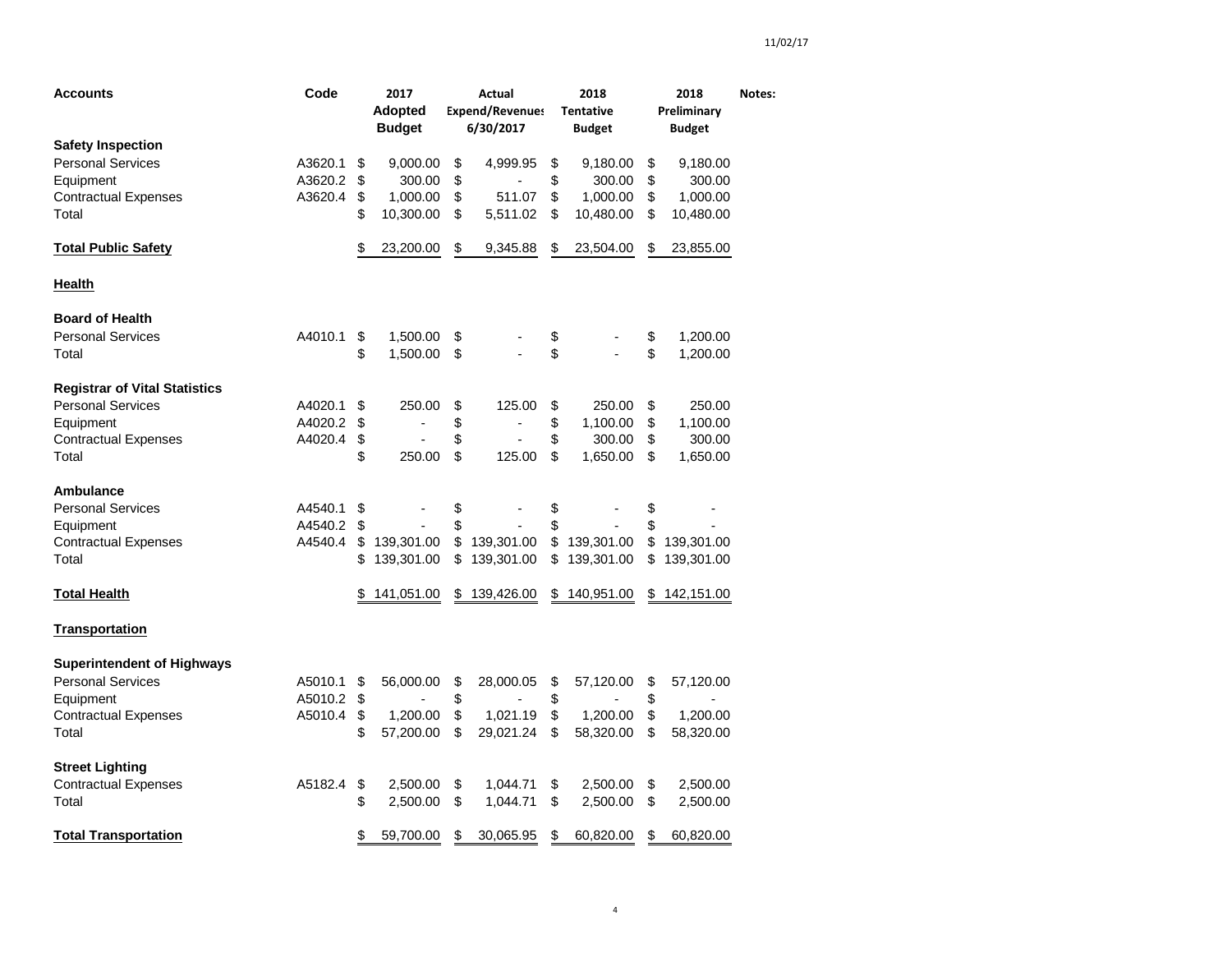| Accounts                                         | Code    | 2017<br><b>Adopted</b><br><b>Budget</b> |               | Actual<br><b>Expend/Revenues</b><br>6/30/2017 | 2018<br><b>Tentative</b><br><b>Budget</b> | 2018<br>Preliminary<br><b>Budget</b> | Notes: |
|--------------------------------------------------|---------|-----------------------------------------|---------------|-----------------------------------------------|-------------------------------------------|--------------------------------------|--------|
| <b>Waterways Navigation</b>                      |         |                                         |               |                                               |                                           |                                      |        |
| <b>Contractual Expenses</b>                      | A5710.4 | \$<br>1,800.00                          | \$            |                                               | \$<br>1,800.00                            | \$<br>1,800.00                       |        |
| Total                                            |         | \$<br>1,800.00                          | \$            |                                               | \$<br>1,800.00                            | \$<br>1,800.00                       |        |
| <b>Total Waterways Navigation</b>                |         | \$<br>1,800.00                          | $\frac{2}{3}$ |                                               | \$<br>1,800.00                            | \$<br>1,800.00                       |        |
| <b>Economic Assistance and Opportunity</b>       |         |                                         |               |                                               |                                           |                                      |        |
| <b>Publicity</b>                                 |         |                                         |               |                                               |                                           |                                      |        |
| <b>Contractual Expenses</b>                      | A6410.4 | \$<br>750.00                            | \$            |                                               | \$<br>500.00                              | \$<br>300.00                         |        |
| Total                                            |         | \$<br>750.00                            | \$            |                                               | \$<br>500.00                              | \$<br>300.00                         |        |
| <b>Veterans Services</b>                         |         |                                         |               |                                               |                                           |                                      |        |
| <b>Personal Services</b>                         | A6510.1 | \$                                      | \$            |                                               | \$                                        | \$                                   |        |
| Equipment                                        | A6510.2 | \$                                      | \$            |                                               | \$                                        | \$                                   |        |
| <b>Contractual Expenses</b>                      | A6510.4 | \$<br>700.00                            | \$            | 452.65                                        | \$<br>700.00                              | \$<br>700.00                         |        |
| Total                                            |         | \$<br>700.00                            | \$            | 452.65                                        | \$<br>700.00                              | \$<br>700.00                         |        |
| <b>Total Economic Assistance and Opportunity</b> |         | \$<br>1,450.00                          | \$            | 452.65                                        | \$<br>1,200.00                            | \$<br>1,000.00                       |        |
| <b>Culture and Recreation</b>                    |         |                                         |               |                                               |                                           |                                      |        |
| <b>Special Recreational Facilities</b>           |         |                                         |               |                                               |                                           |                                      |        |
| <b>Personal Services</b>                         | A7180.1 | \$<br>10,000.00                         | \$            | $\overline{\phantom{a}}$                      | \$<br>10,000.00                           | \$<br>10,000.00                      |        |
| Equipment                                        | A7180.2 | \$<br>500.00                            | \$            | $\overline{\phantom{a}}$                      | \$<br>500.00                              | \$<br>500.00                         |        |
| <b>Contractual Expenses</b>                      | A7180.4 | \$<br>1,500.00                          | \$            | 180.00                                        | \$<br>1,500.00                            | \$<br>1,500.00                       |        |
| Total                                            |         | \$<br>12,000.00                         | \$            | 180.00                                        | \$<br>12,000.00                           | \$<br>12,000.00                      |        |
| Youth Program                                    |         |                                         |               |                                               |                                           |                                      |        |
| <b>Personal Services</b>                         | A7310.1 | \$<br>$\overline{a}$                    | \$            | $\blacksquare$                                | \$<br>÷,                                  | \$<br>$\overline{\phantom{a}}$       |        |
| Equipment                                        | A7310.2 | \$                                      | \$            |                                               | \$                                        | \$                                   |        |
| <b>Contractual Expenses</b>                      | A7310.4 | \$<br>650.00                            | \$            | 650.00                                        | \$<br>650.00                              | \$<br>650.00                         |        |
| Total                                            |         | \$<br>650.00                            | \$            | 650.00                                        | \$<br>650.00                              | \$<br>650.00                         |        |
| <b>Joint Youth Project</b>                       |         |                                         |               |                                               |                                           |                                      |        |
| <b>Contractual Expenses</b>                      | A7320.4 | \$<br>8,000.00                          | \$            |                                               | \$<br>8,000.00                            | \$<br>8,000.00                       |        |
| Total                                            |         | \$<br>8,000.00                          | \$            |                                               | \$<br>8,000.00                            | \$<br>8,000.00                       |        |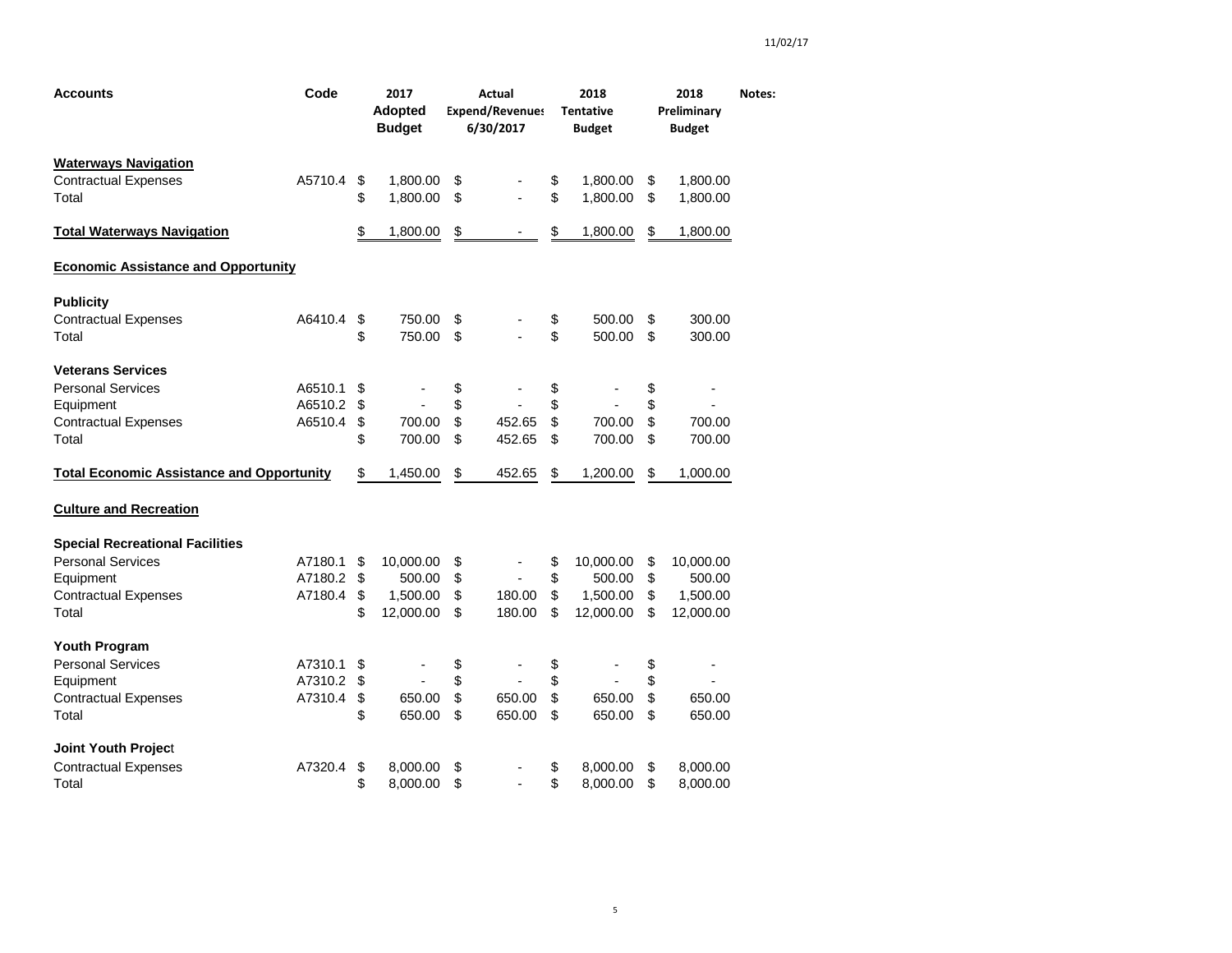| <b>Accounts</b>                          | Code    | 2017<br>Adopted<br><b>Budget</b> | Actual<br><b>Expend/Revenues</b><br>6/30/2017 |                | 2018<br><b>Tentative</b><br><b>Budget</b> |           | 2018<br>Preliminary<br><b>Budget</b> |           | Notes: |
|------------------------------------------|---------|----------------------------------|-----------------------------------------------|----------------|-------------------------------------------|-----------|--------------------------------------|-----------|--------|
| <b>Historian</b>                         |         |                                  |                                               |                |                                           |           |                                      |           |        |
| <b>Personal Services</b>                 | A7510.1 | \$<br>800.00                     | \$                                            | 400.00         | \$                                        | 800.00    | \$                                   | 800.00    |        |
| Equipment                                | A7510.2 | \$                               | \$                                            |                | \$                                        |           | \$                                   |           |        |
| <b>Contractual Expenses</b>              | A7510.4 | \$<br>50.00                      | \$                                            | 35.99          | \$                                        | 75.00     | \$                                   | 75.00     |        |
| Total                                    |         | \$<br>850.00                     | \$                                            | 435.99         | \$                                        | 875.00    | \$                                   | 875.00    |        |
| <b>Celebration</b>                       |         |                                  |                                               |                |                                           |           |                                      |           |        |
| <b>Personal Services</b>                 | A7550.1 | \$                               | \$                                            |                | \$                                        |           | \$                                   |           |        |
| Equipment                                | A7550.2 | \$                               | \$                                            |                | \$                                        |           | \$                                   |           |        |
| <b>Contractual Expenses</b>              | A7550.4 | \$<br>500.00                     | \$                                            | 171.00         | \$                                        | 500.00    | \$                                   | 500.00    |        |
| Total                                    |         | \$<br>500.00                     | \$                                            | 171.00         | \$                                        | 500.00    | \$                                   | 500.00    |        |
| <b>Adult Recreaton</b>                   |         |                                  |                                               |                |                                           |           |                                      |           |        |
| <b>Personal Services</b>                 | A7620.1 | \$                               | \$                                            |                | \$                                        |           | \$                                   |           |        |
| Equipment                                | A7620.2 | \$                               | \$                                            |                | \$                                        |           | \$                                   |           |        |
| <b>Contractual Expenses</b>              | A7620.4 | \$<br>2,000.00                   | \$                                            | 2,000.00       | \$                                        | 2,000.00  | \$                                   | 2,000.00  |        |
| Total                                    |         | \$<br>2,000.00                   | \$                                            | 2,000.00       | \$                                        | 2,000.00  | \$                                   | 2,000.00  |        |
| <b>Total Culture and Recreation</b>      |         | \$<br>25,800.00                  | \$                                            | 3,436.99       | \$                                        | 24,025.00 | \$                                   | 24,025.00 |        |
| <b>Home and Community Services</b>       |         |                                  |                                               |                |                                           |           |                                      |           |        |
| <b>Planning</b>                          |         |                                  |                                               |                |                                           |           |                                      |           |        |
| <b>Personal Services</b>                 | A8020.1 | \$<br>4,570.00                   | \$                                            | 2,285.01       | \$                                        | 4,663.00  | \$                                   | 4,663.00  |        |
| Equipment                                | A8020.2 | \$                               | \$                                            |                | \$                                        |           | \$                                   |           |        |
| <b>Contractual Expenses</b>              | A8020.4 | \$<br>7,500.00                   | \$                                            | 3,139.29       | \$                                        | 7,500.00  | \$                                   | 7,500.00  |        |
| Total                                    |         | \$<br>12,070.00                  | \$                                            | 5,424.30       | \$                                        | 12,163.00 | \$                                   | 12,163.00 |        |
| <b>Environmental Control</b>             |         |                                  |                                               |                |                                           |           |                                      |           |        |
| <b>Contractual Expenses</b>              | A8090.4 | \$<br>5,000.00                   | \$                                            |                | \$                                        |           | \$                                   |           |        |
| Total                                    |         | \$<br>5,000.00                   | \$                                            |                | \$                                        |           | \$                                   |           |        |
| <b>Cemeteries</b>                        |         |                                  |                                               |                |                                           |           |                                      |           |        |
| <b>Personal Services</b>                 | A8810.1 | \$<br>5,000.00                   | \$                                            | 887.50         | \$                                        | 5,000.00  | \$                                   | 5,000.00  |        |
| Equipment                                | A8810.2 | \$                               | \$                                            |                | \$                                        |           | \$                                   |           |        |
| <b>Contractual Expenses</b>              | A8810.4 | \$<br>500.00                     | \$                                            | $\overline{a}$ | \$                                        | 500.00    | \$                                   | 500.00    |        |
| Total                                    |         | \$<br>5,500.00                   | \$                                            | 887.50         | \$                                        | 5,500.00  | \$                                   | 5,500.00  |        |
| <b>Total Home and Community Services</b> |         | \$<br>22,570.00                  | \$                                            | 6,311.80       | \$                                        | 17,663.00 | \$                                   | 17,663.00 |        |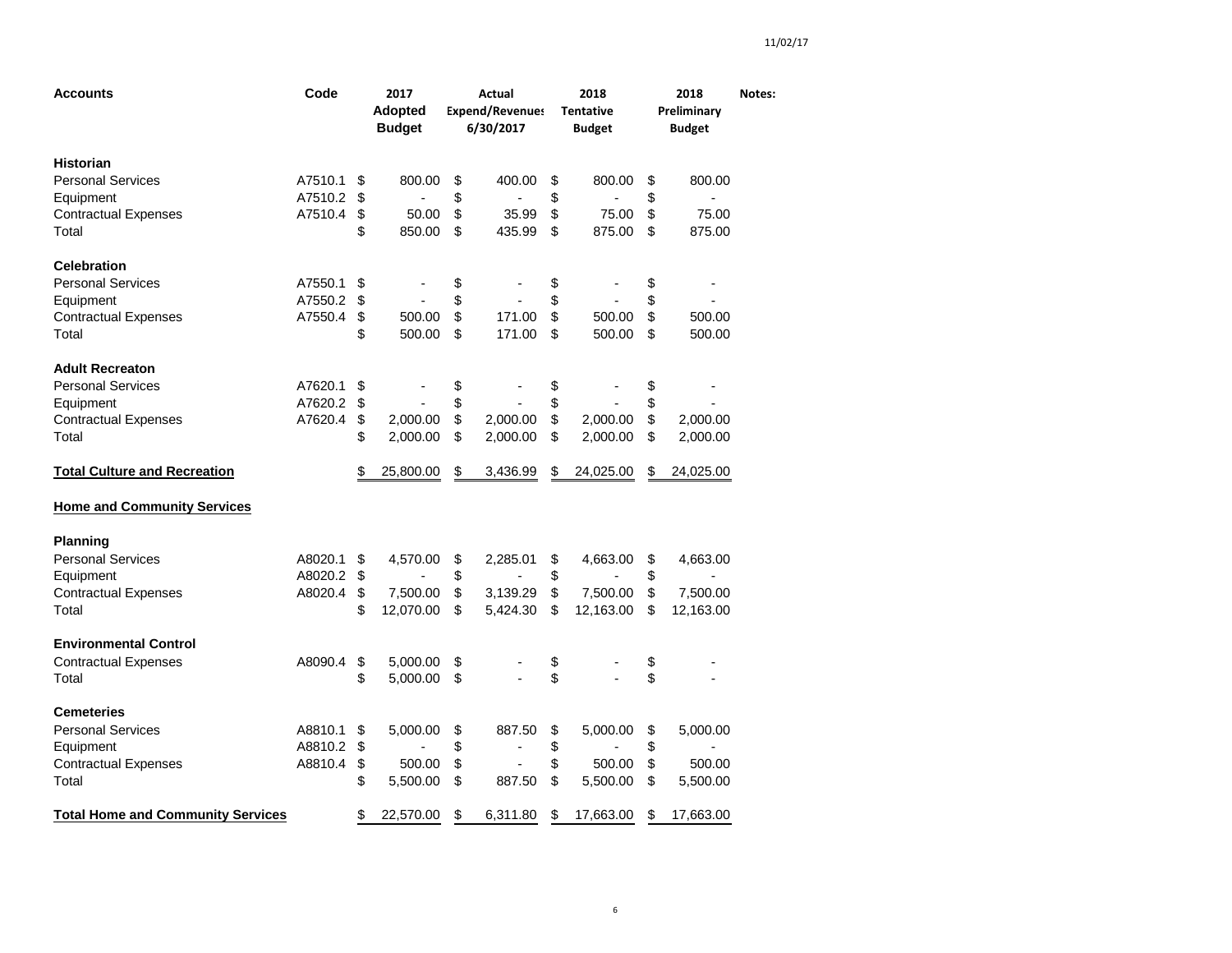| Accounts                                 | Code    | 2017<br><b>Adopted</b><br><b>Budget</b> | Actual<br><b>Expend/Revenues</b><br>6/30/2017 |              | 2018<br><b>Tentative</b><br><b>Budget</b> |            | 2018<br>Preliminary<br><b>Budget</b> |            | Notes: |
|------------------------------------------|---------|-----------------------------------------|-----------------------------------------------|--------------|-------------------------------------------|------------|--------------------------------------|------------|--------|
| <b>Undistributed</b>                     |         |                                         |                                               |              |                                           |            |                                      |            |        |
| <b>Employee Benefits</b>                 |         |                                         |                                               |              |                                           |            |                                      |            |        |
| <b>State Retirement</b>                  | A9010.1 | \$<br>20,745.00                         | \$                                            |              | \$                                        | 17,670.00  | $\boldsymbol{\theta}$                | 17,670.00  |        |
| Social Security                          | A9030.8 | \$<br>17,868.00                         | \$                                            | 8,634.43     | \$                                        | 18,333.00  | \$                                   | 18,333.00  |        |
| Disability Insurance                     | A9055.8 | \$<br>250.00                            | \$                                            | 200.40       | \$                                        | 250.00     | \$                                   | 250.00     |        |
| Hospital and medical Insurance           | A9060.8 | \$<br>16,750.00                         | \$                                            | 7,698.13     | \$                                        | 17,600.00  | \$                                   | 17,600.00  |        |
| <b>Total Undistributed</b>               |         | \$<br>55,613.00                         | \$                                            | 16,532.96    | \$                                        | 53,853.00  | \$                                   | 53,853.00  |        |
| <b>Total Appropriations/Expenditures</b> |         | \$<br>735,122.00                        | \$                                            | 399,632.18   | \$                                        | 726,868.00 | \$                                   | 726,019.00 |        |
| <b>General Fund Estimated Revenues</b>   |         |                                         |                                               |              |                                           |            |                                      |            |        |
| Real Property Tax Revenue                | A1001   | \$273,459.00                            |                                               | \$273,459.00 | \$                                        | 261,818.00 | \$                                   | 254,669.00 |        |
| <b>Other Tax Items</b>                   |         |                                         |                                               |              |                                           |            |                                      |            |        |
| Other Payments in Lieu of Taxes          | A1081   | \$<br>3,725.00                          | \$                                            | 2,581.76     | \$                                        | 2,512.00   | \$                                   | 2,512.00   |        |
| Interest and Penalties on Real Property  | A1090   | \$<br>8,500.00                          | \$                                            | 7,818.84     | \$                                        | 8,000.00   | \$                                   | 8,000.00   |        |
| Franchise                                | A1170   | \$<br>32,000.00                         | \$                                            | 35,332.48    | \$                                        | 33,000.00  | \$                                   | 33,000.00  |        |
| <b>Departmental Income</b>               |         |                                         |                                               |              |                                           |            |                                      |            |        |
| <b>Clerk Fees</b>                        | A1255   | \$<br>1,000.00                          | \$                                            | 783.65       | \$                                        | 1,000.00   | \$                                   | 1,000.00   |        |
| <b>Planning Board Fees</b>               | A2115   | \$<br>1,000.00                          | \$                                            | 1,225.00     | \$                                        | 1,000.00   | \$                                   | 1,000.00   |        |
| Use of Money                             |         |                                         |                                               |              |                                           |            |                                      |            |        |
| Interest and Earnings                    | A2401   | \$<br>500.00                            | \$                                            | 263.51       | \$                                        | 300.00     | \$                                   | 300.00     |        |
| <b>Licenses and Permits</b>              |         |                                         |                                               |              |                                           |            |                                      |            |        |
| Dog License                              | A2544   | \$<br>1,200.00                          | \$                                            | 2,177.00     | \$                                        | 2,000.00   | \$                                   | 3,500.00   |        |
| Permits                                  | A2590   | \$                                      | \$                                            |              | \$                                        |            |                                      |            |        |
| <b>Fines and Forfeitures</b>             |         |                                         |                                               |              |                                           |            |                                      |            |        |
| <b>Fines and Forfeited Bail</b>          | A2610   | \$<br>85,000.00                         | \$                                            | 29,981.00    | \$                                        | 85,000.00  | \$                                   | 90,000.00  |        |
| <b>Unclassified Revenue</b>              |         |                                         |                                               |              |                                           |            |                                      |            |        |
| Unclassified Revenue<br><b>State Aid</b> | A2770   | \$                                      | \$                                            | 71.77        | \$                                        |            | \$                                   |            |        |
| Per Capita                               | A3001   | \$<br>12,238.00                         | \$                                            |              | \$                                        | 12,238.00  | \$                                   | 12,238.00  |        |
| Mortgage Tax                             | A3005   | \$<br>65,000.00                         | \$                                            | 52,639.47    | \$                                        | 95,000.00  | \$                                   | 95,000.00  |        |
| <b>Other Star</b>                        | A3089   | \$                                      | \$                                            |              | \$                                        |            | \$                                   |            |        |
| Grant Revenue - Home and Community       | A3989   | \$                                      | \$                                            |              | \$                                        |            | \$                                   |            |        |
| Grant Revenue - Other                    | A3089   | \$<br>$\overline{a}$                    | \$                                            | 14,000.00    | \$                                        |            | \$                                   |            |        |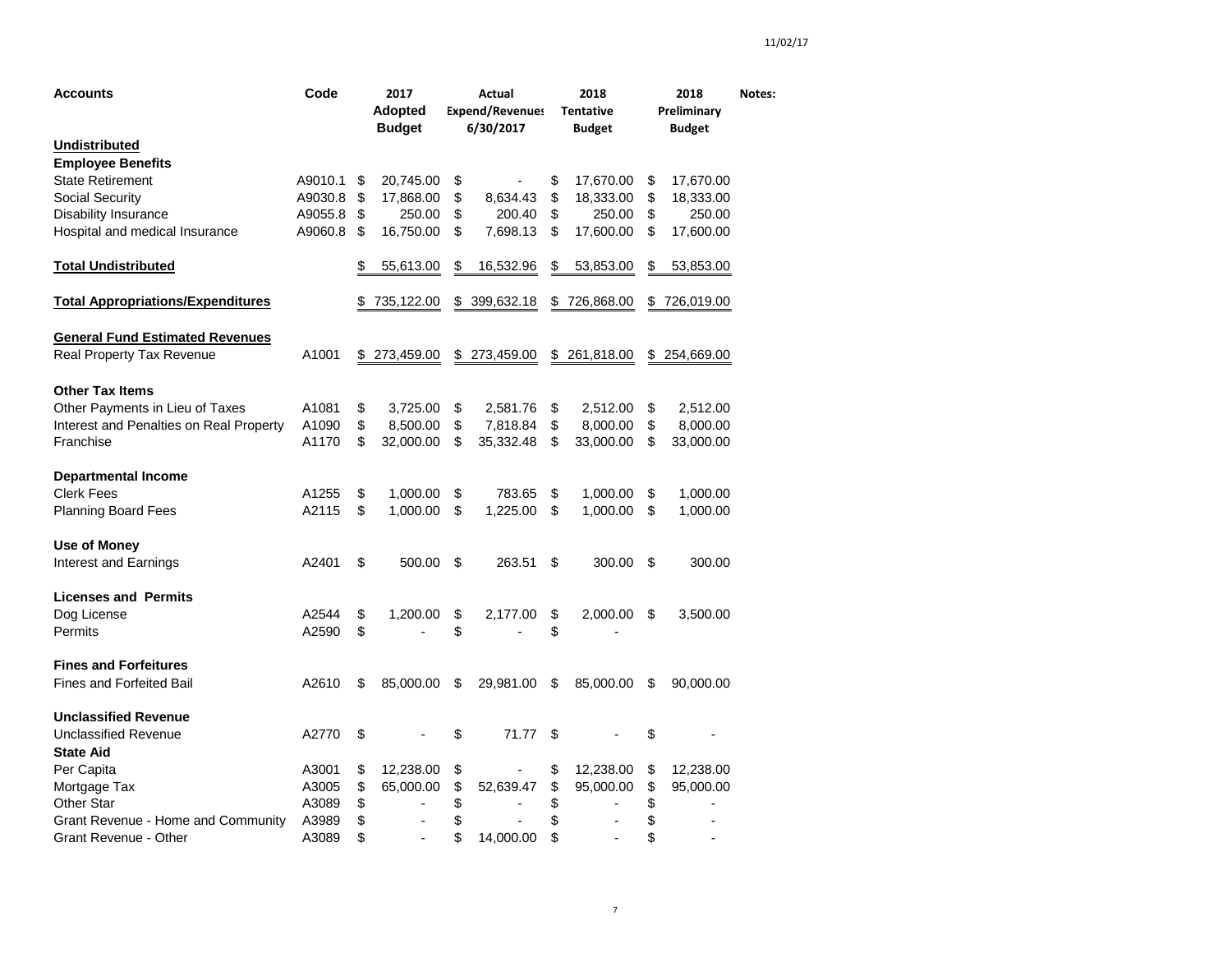| Accounts                                                                                                                      | Code                                                     |          | 2017<br>Adopted<br><b>Budget</b>                              | Actual<br><b>Expend/Revenues</b><br>6/30/2017 |                                                | 2018<br><b>Tentative</b><br><b>Budget</b> |                                                               |                            | 2018<br>Preliminary                                           | Notes: |
|-------------------------------------------------------------------------------------------------------------------------------|----------------------------------------------------------|----------|---------------------------------------------------------------|-----------------------------------------------|------------------------------------------------|-------------------------------------------|---------------------------------------------------------------|----------------------------|---------------------------------------------------------------|--------|
| <b>Total Estimated Revenues</b>                                                                                               |                                                          |          | 210,163.00                                                    | \$                                            | 146,874.48                                     |                                           | \$240,050.00                                                  |                            | <b>Budget</b><br>\$246,550.00                                 |        |
| <b>Unexpended Balance</b>                                                                                                     |                                                          |          | \$251,500.00<br>appropriated                                  | \$                                            | 680,113.05<br>fund balance                     | \$                                        | 225,000.00<br>appropriated fund balance                       | \$                         | 225,000.00                                                    |        |
| <u>HIGHWAY FUND</u>                                                                                                           |                                                          |          |                                                               |                                               |                                                |                                           |                                                               |                            |                                                               |        |
| <b>Highway Appropriations - Townwide</b>                                                                                      |                                                          |          |                                                               |                                               |                                                |                                           |                                                               |                            |                                                               |        |
| <b>Bridges</b><br><b>Contractual Expenses</b><br>Total                                                                        | DA5120.4 \$                                              | \$       | 10,000.00<br>10,000.00                                        | \$<br>\$                                      |                                                | \$<br>\$                                  | 10,000.00<br>10,000.00                                        | \$<br>\$                   | 10,000.00<br>10,000.00                                        |        |
| <b>Machinery</b><br>Equipment<br><b>Contractual Expenses</b><br>Total                                                         | DA5130.2 \$<br>DA5130.4 \$                               | \$       | 75,000.00<br>80,000.00<br>155,000.00                          | \$<br>\$<br>\$                                | 39,736.10<br>35,944.47<br>75,680.57            | \$<br>\$<br>\$                            | 80,000.00<br>80,000.00<br>160,000.00                          | \$<br>\$<br>\$             | 80,000.00<br>80,000.00<br>160,000.00                          |        |
| <b>Snow Removal - Town</b><br><b>Personal Services</b><br><b>Contractual Expenses</b><br>Total                                | DA5142.1<br>DA5142.4 \$                                  | \$<br>\$ | 200,000.00<br>80,000.00<br>280,000.00                         | \$<br>\$<br>\$                                | 105,144.39<br>31,595.68<br>136,740.07          | \$<br>\$                                  | 205,000.00<br>80,000.00<br>\$285,000.00                       | \$<br>\$<br>\$             | 205,000.00<br>80,000.00<br>285,000.00                         |        |
| <b>Employee Benefits</b><br><b>State Retirement</b><br>Social Security<br>Hospital and Medical Insurance<br>Uniforms<br>Total | DA9010.8 \$<br>DA9030.8 \$<br>DA9060.8 \$<br>DA9089.8 \$ | \$       | 24,856.00<br>15,300.00<br>82,500.00<br>3,600.00<br>126,256.00 | \$<br>\$<br>\$<br>\$<br>\$                    | 7,911.48<br>25,648.01<br>1,566.13<br>35,125.62 | \$<br>\$<br>\$<br>\$<br>\$                | 26,802.00<br>15,700.00<br>82,800.00<br>3,600.00<br>128,902.00 | \$<br>\$<br>\$<br>\$<br>\$ | 26,802.00<br>15,700.00<br>81,300.00<br>3,600.00<br>127,402.00 |        |
| <b>Debt Service Principal</b><br>Serial Bonds<br><b>Bond Anticipation</b><br>Capital Bonds<br>Total                           | DA9710.6 \$<br>DA9730.6 \$<br>DA9740.6 \$                | \$       | 23,667.00<br>23,667.00                                        | \$<br>\$<br>\$<br>\$                          | 23,666.67<br>23,666.67                         | \$<br>\$<br>\$<br>\$                      | 56,273.00<br>$\overline{\phantom{a}}$<br>56,273.00            | \$<br>\$<br>\$<br>\$       | 56,273.00<br>$\overline{\phantom{a}}$<br>56,273.00            |        |
| <b>Interest</b><br>Serial Bonds<br><b>Bond Anticipation</b><br>Capital Bonds<br>Total                                         | DA9710.7 \$<br>DA9730.7 \$<br>DA9740.7 \$                | \$       | 1,996.00<br>1,996.00                                          | \$<br>\$<br>\$<br>\$                          | 1,995.10<br>1,995.10                           | \$<br>\$<br>\$<br>\$                      | 7,393.00<br>÷,<br>7,393.00                                    | \$<br>\$<br>\$<br>\$       | 7,393.00<br>÷<br>7,393.00                                     |        |
| <b>Total Appropriations/Expenses</b>                                                                                          |                                                          | \$       | 596,919.00                                                    | \$                                            | 273,208.03                                     |                                           | \$647,568.00                                                  | \$                         | 646,068.00                                                    |        |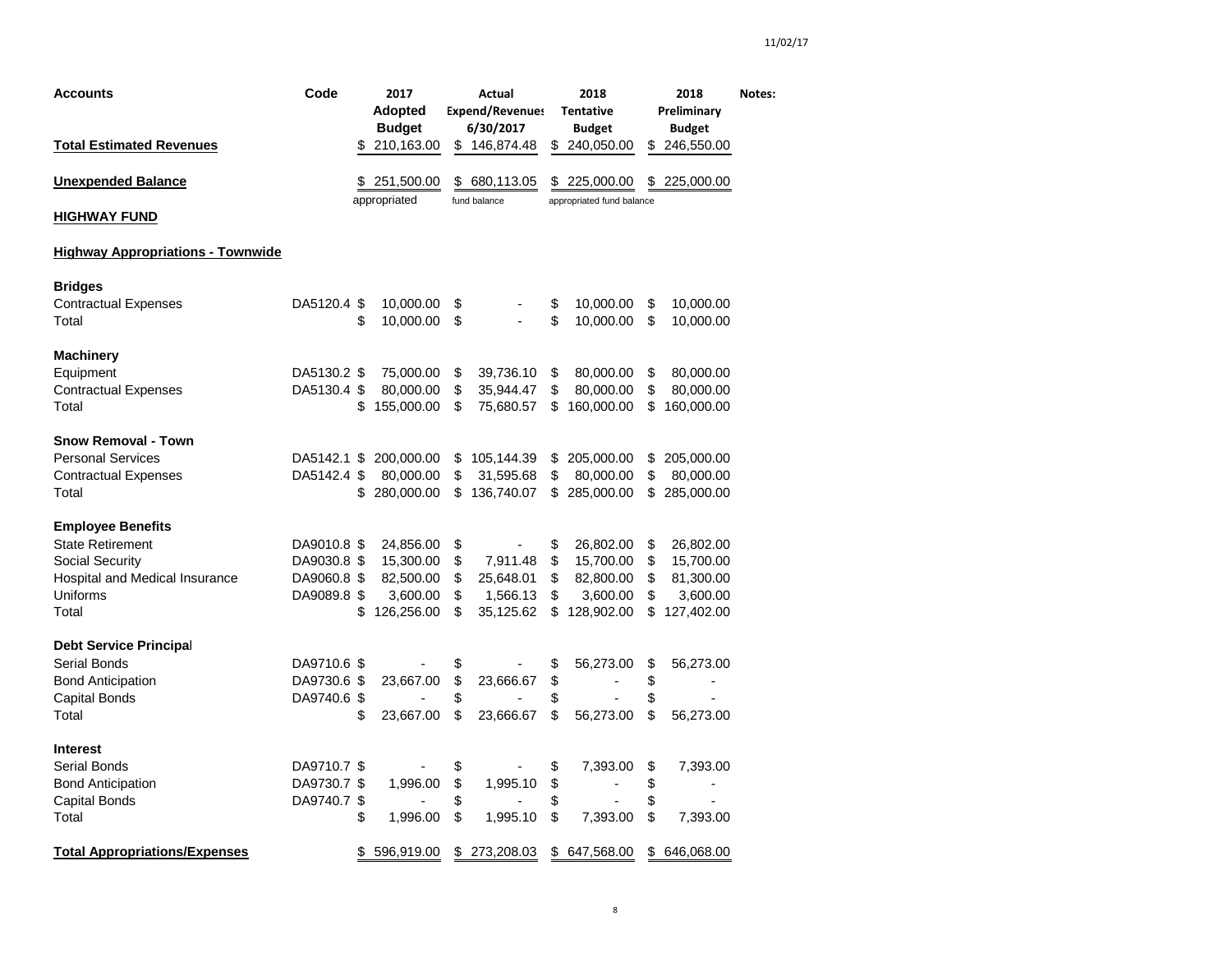| Accounts                                                                 | Code                       | 2017<br><b>Adopted</b><br><b>Budget</b> | Actual<br><b>Expend/Revenues</b><br>6/30/2017 |                | <b>Tentative</b> |                           | 2018<br>Preliminary<br><b>Budget</b> |                        | Notes: |
|--------------------------------------------------------------------------|----------------------------|-----------------------------------------|-----------------------------------------------|----------------|------------------|---------------------------|--------------------------------------|------------------------|--------|
| <b>Highway Revenues - Townwide</b>                                       |                            |                                         |                                               |                |                  |                           |                                      |                        |        |
| <b>Local Sources</b><br>Real Property Tax                                | DA1001                     | \$<br>568,269.00                        | \$                                            | 568,269.00     | \$               | 593,968.00                | \$                                   | 592,468.00             |        |
| Sales of Scrap & Surplus Equip                                           | DA2650                     | \$                                      | \$                                            | 70,000.00      | \$               |                           | \$                                   |                        |        |
| Interest and Earnings                                                    | DA2401                     | \$<br>150.00                            | \$                                            | 141.18         | \$               | 100.00                    | \$                                   | 100.00                 |        |
| <b>Compensation for Loss</b>                                             | DA2690                     | \$                                      | \$                                            | 16,500.00      | \$               |                           | \$                                   |                        |        |
| Mowing - Washington County                                               | DA2770                     | \$<br>3,500.00                          | \$                                            | $\overline{a}$ | \$               | 3,500.00                  | \$                                   | 3,500.00               |        |
| <b>Total Estimated Revenues</b><br>Townwide                              |                            | \$<br>3,650.00                          | \$                                            | 86,641.18      | \$               | 3,600.00                  | \$                                   | 3,600.00               |        |
|                                                                          |                            |                                         |                                               |                |                  |                           |                                      |                        |        |
| <b>Unexpended Balance</b>                                                |                            | \$<br>25,000.00                         | \$                                            | 487,742.27     | \$               | 50,000.00                 | \$                                   | 50,000.00              |        |
|                                                                          |                            | appropriated                            |                                               | fund balance   |                  | appropriated fund balance |                                      |                        |        |
| <b>Highway Appropriations - Outside Village</b>                          |                            |                                         |                                               |                |                  |                           |                                      |                        |        |
| <b>General Repairs</b>                                                   |                            |                                         |                                               |                |                  |                           |                                      |                        |        |
| <b>Personal Services</b>                                                 | DB5110.1 \$                | 175,000.00                              | \$                                            | 88,493.30      | \$               | 178,000.00                | \$                                   | 178,000.00             |        |
| <b>Contractual Expenses</b>                                              | DB5110.4 \$                | 65,000.00                               | \$                                            | 30,478.56      | \$               | 63,000.00                 | \$                                   | 63,000.00              |        |
| Total                                                                    |                            | \$<br>240,000.00                        | \$                                            | 118,971.86     |                  | \$241,000.00              | \$                                   | 241,000.00             |        |
| <b>Improvements</b>                                                      |                            |                                         |                                               |                |                  |                           |                                      |                        |        |
| <b>Capital Outlay</b>                                                    |                            | DB5112.2 \$ 240,000.00                  | \$                                            | 137,681.01     |                  | \$ 240,000.00             |                                      | \$ 240,000.00          |        |
|                                                                          |                            |                                         |                                               |                |                  |                           |                                      |                        |        |
| <b>Employee Benefits</b><br><b>State Retirement</b>                      |                            |                                         |                                               |                |                  |                           |                                      |                        |        |
| <b>Social Security</b>                                                   | DB9010.8 \$<br>DB9030.8 \$ | 23,882.00<br>13,158.00                  | \$<br>\$                                      | 6,599.87       | \$<br>\$         | 23,227.00<br>13,617.00    | \$<br>\$                             | 23,227.00<br>13,617.00 |        |
| Hospital and Medical Insurance                                           | DB9060.8 \$                | 82,500.00                               | \$                                            | 49,406.64      | \$               | 82,800.00                 | \$                                   | 81,300.00              |        |
| Uniforms                                                                 | DB9089.8 \$                | 3,600.00                                | \$                                            | 1,003.98       | \$               | 3,600.00                  | \$                                   | 3,600.00               |        |
| Total                                                                    |                            | \$<br>123,140.00                        | \$                                            | 57,010.49      | \$               | 123,244.00                | \$                                   | 121,744.00             |        |
|                                                                          |                            |                                         |                                               |                |                  |                           |                                      |                        |        |
| <b>Total Highway Appropriations - Expenses</b><br><b>Outside Village</b> |                            | \$<br>603,140.00                        | \$                                            | 313,663.36     | \$               | 604,244.00                | \$                                   | 602,744.00             |        |
| <b>Highway Revenues - Outside Village</b>                                |                            |                                         |                                               |                |                  |                           |                                      |                        |        |
| <b>Local Sources</b>                                                     |                            |                                         |                                               |                |                  |                           |                                      |                        |        |
| <b>Real Property Tax</b>                                                 | DB1001                     | \$<br>364,990.00                        | \$                                            | 364,990.00     | \$               | 391,144.00                | \$                                   | 389,644.00             |        |
| Interest and Earnings                                                    | DB2401                     | \$<br>150.00                            | \$                                            | 87.77          | \$               | 100.00                    | \$                                   | 100.00                 |        |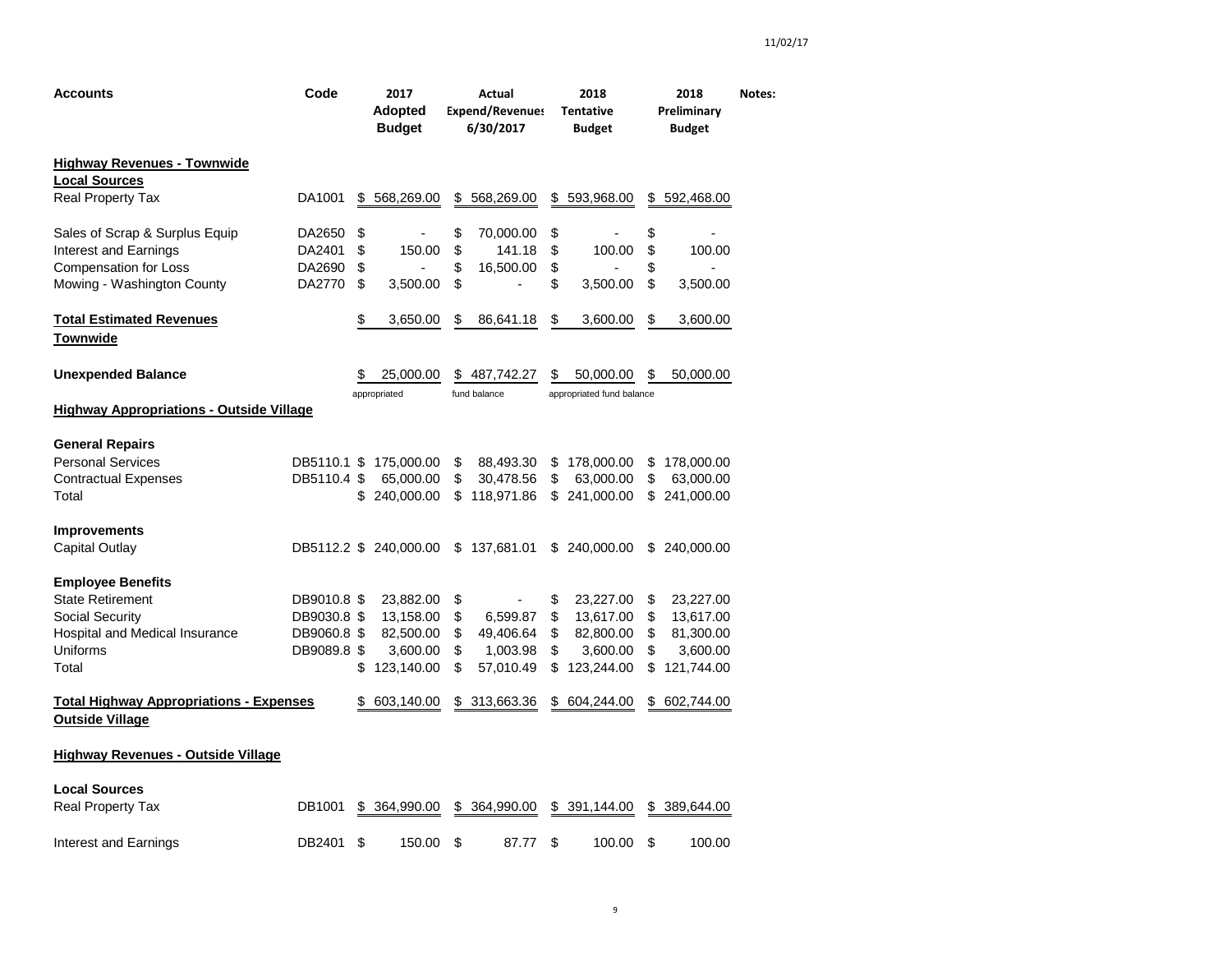| <b>Accounts</b>                                             | Code                       | 2017<br><b>Adopted</b><br><b>Budget</b> |          |                 | Actual<br><b>Expend/Revenues</b><br>6/30/2017 |          | 2018<br><b>Tentative</b><br><b>Budget</b> |                 | 2018<br>Preliminary<br><b>Budget</b> | Notes:                                                                                                       |
|-------------------------------------------------------------|----------------------------|-----------------------------------------|----------|-----------------|-----------------------------------------------|----------|-------------------------------------------|-----------------|--------------------------------------|--------------------------------------------------------------------------------------------------------------|
| <b>State Aid</b><br><b>Consolidated Highway</b>             | DB3501                     | \$163,000.00                            |          | S.              |                                               |          | \$163,000.00                              | \$              | 163,000.00                           |                                                                                                              |
| <b>Total Estimated Highway Revenues</b>                     |                            | S.<br>163,150.00                        |          | \$              | 365,077.77                                    |          | \$ 554,244.00                             | \$              | 163,100.00                           |                                                                                                              |
| <b>Unexpended Balance</b>                                   |                            | 75,000.00                               |          |                 | \$241,752.07                                  | S        | 50,000.00                                 | S               | 50,000.00                            |                                                                                                              |
| <b>SPECIAL DISTRICTS</b>                                    |                            | appropriated                            |          |                 | fund balance                                  |          | appropriated fund balance                 |                 |                                      |                                                                                                              |
| <b>Fire Protection Districts</b><br><b>Appropriations</b>   |                            |                                         |          |                 |                                               |          |                                           |                 |                                      |                                                                                                              |
| #6 Fort Ann SF1<br><b>LOSAP</b>                             | SF3410.4 \$<br>SF9010.8 \$ | 204.390.00                              |          | \$<br>S         | 204,390.00                                    | \$       | \$ 204,390.00                             | \$<br>S         |                                      | 204,390.00 contract-\$204,390.00                                                                             |
| Total                                                       |                            | 204.390.00                              |          | \$              | 204,390.00                                    |          | \$ 204,390.00                             | \$              | 204.390.00                           |                                                                                                              |
| #7 Pilot Knob SF2<br><b>LOSAP</b><br>Total                  | SF3410.4 \$<br>SF9010.8 \$ | 95,400.00<br>99.120.00<br>\$            | 3,720.00 | S<br>\$.<br>\$. | 95,200.00<br>3.720.00<br>98.920.00            | S<br>\$  | 95,400.00<br>5.720.00<br>\$101,120.00     | - \$<br>S<br>\$ | 101,120.00                           | 95,400.00 contract-\$93,200.00/\$2,200.00 Penflex<br>5,720.00 14 members @\$480.00 each - \$1,000.00 surplus |
| #8 West Fort Ann SF3<br><b>LOSAP</b><br>Total               | SF3410.4 \$<br>SF9010.8 \$ | 245,084.00<br>247,284.00                | 2.200.00 | \$<br>\$<br>\$. | 244,884.00<br>2.200.00<br>247,084.00          | \$<br>\$ | \$ 245,084.00<br>2.200.00<br>247,284.00   | S.<br>S<br>S    | 247,284.00                           | 245,084.00 contract-\$242,884.00/\$2,200.00 Penflex<br>2,200.00 15 members X \$480.00 - \$5,000.00 surplus   |
| <b>Total - All Fire Districts</b>                           | <b>TOTALS</b>              | \$550,794.00                            |          |                 | \$550,394.00                                  |          | \$552,794.00                              |                 | \$552,794.00                         |                                                                                                              |
| <b>Revenues - Local Sources</b><br><b>Real Property Tax</b> | SF1001                     | \$550,794.00                            |          | S.              | 550,794.00                                    |          | \$552,794.00                              | \$              | 552,794.00                           |                                                                                                              |